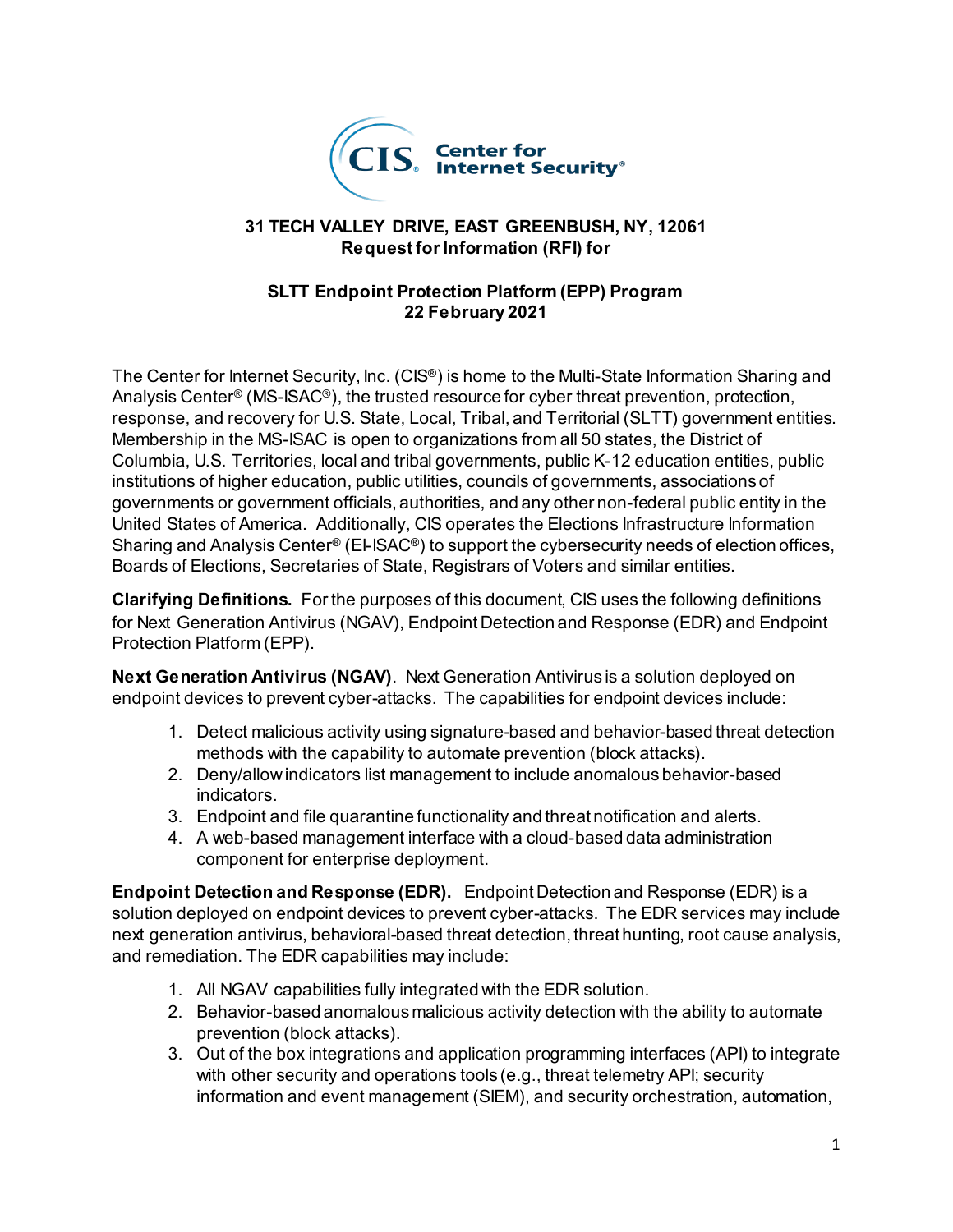and response (SOAR) tools) and functions available in the EDR console that can also be performed through an EDR API. This would be used to extract threat and indicator details from each agent.

- 4. Integrated web-based service portal with an EDR services dashboard with rolebased access control (RBAC).
- 5. Investigation and remediation capabilities needed for an analyst to manage the EDR services.
- 6. A cloud based EDR data administration component for enterprise deployment and capabilities that allowan analyst to:
	- a. investigate and respond to dynamic security incidents and alerts;
	- b. perform vulnerability assessments and virtual patching;
	- c. perform asset discovery and baseline assets;
	- d. perform remote threat hunt engagements with the ability to remotely collect endpoint data and logs.

**Endpoint Protection Platform (EPP).** An Endpoint Protection Platform is a solution deployed on endpoint devices to prevent, detect, respond to, and remediate security incidents and alerts. The standard EPP services include EDR and/or NGAV, asset discovery, virtual patching, remediation automation, vulnerability assessment, web filtering, data loss prevention, and a host firewall. The capabilities for endpoint devices include:

- 1. Integrated EDR and/or NGAV capabilities.
- 2. Web-based portal that allows investigation and remediation capabilities needed for an analyst to manage the EPP services. The integrated EDR and/or NGAV features should be fully integrated into the web interface along with the additional EPP features to include but not limited to the following:
	- a. Monitor and control endpoint USB devices
	- b. Asset discovery
	- c. Vulnerability assessment
	- d. Remediation automation
	- e. Virtual patching
	- f. Data loss prevention
	- g. Host firewall
	- h. Web filtering
- 3. A cloud based EPP data administration component for enterprise deployment and modules/views for all EPP offerings to include all EDR and/or NGAV functionality specified above fully integrated.

# **CIS SLTT Endpoint Protection Concept of Operations (CONOPS) (Elections Infrastructure Pilot)**

The EI-ISAC is currently conducting an EDR pilot and has deployed agents on election infrastructure systems. Pilot activities started in February 2020 and will end in July 2021. During the pilot, EDR agents from a single vendor (CrowdStrike) were deployed to thousands of endpoints, which span across several hundred election entities. The EI-ISAC's primary role during the pilot is to act as a Managed Security Service Provider (MSSP). The CIS Security Operations Center (SOC) receives threat telemetry data from all of the EDR agents from the commercial service provider's virtual private cloud using a well-formed API. Figure 1 below details this concept of operations between the SLTT entities' IT environment, the EDR vendor,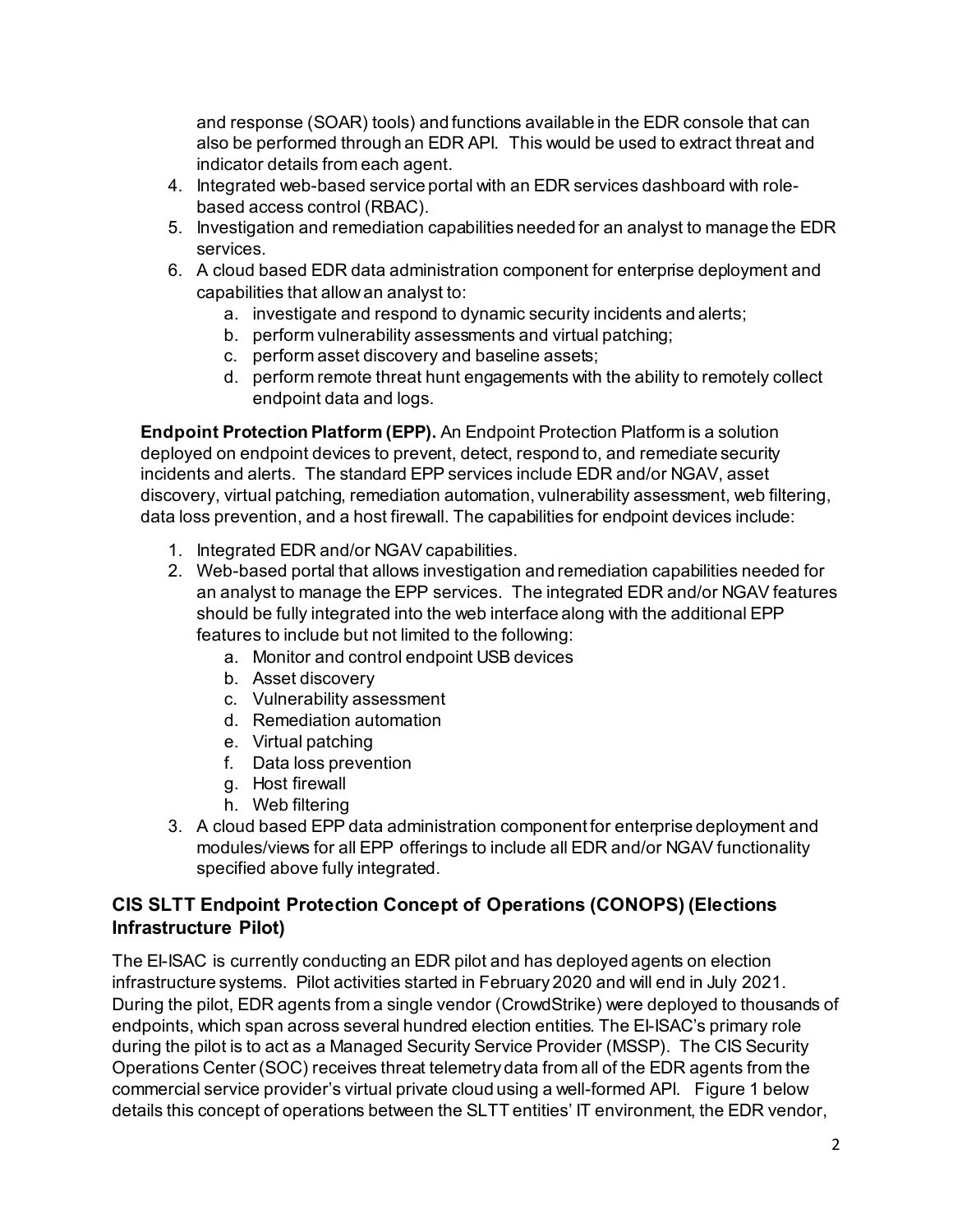and CIS SOC analysts who access our existing EDR provider's web portal to view additional context about EDR agent generated alerts.

In addition to analyzing threat data, the CIS SOC is responsible for 'deny/allow' list management and 'indicators of actions rule' tuning. The EDR pilot vendor's portal also enables the CIS Device Engineering team to onboard new pilot participants and to manage all deployed EDR agents.



*Figure 1. EPP Pilot Data Flow*

### **CIS SLTT EPP Managed Service**

Based on the successful results of the EDR pilot, CIS is establishing a new CIS EPP service that will be offered to all SLTT organizations.Examples of how the EPP service may be utilized by SLTT organizations include, but are not limited to:

1. A fully managed solution where CIS would provide the EPP agents to the SLTT organization and act as an MSSP, responsible for configuration, monitoring, alerting, response and remediation, etc.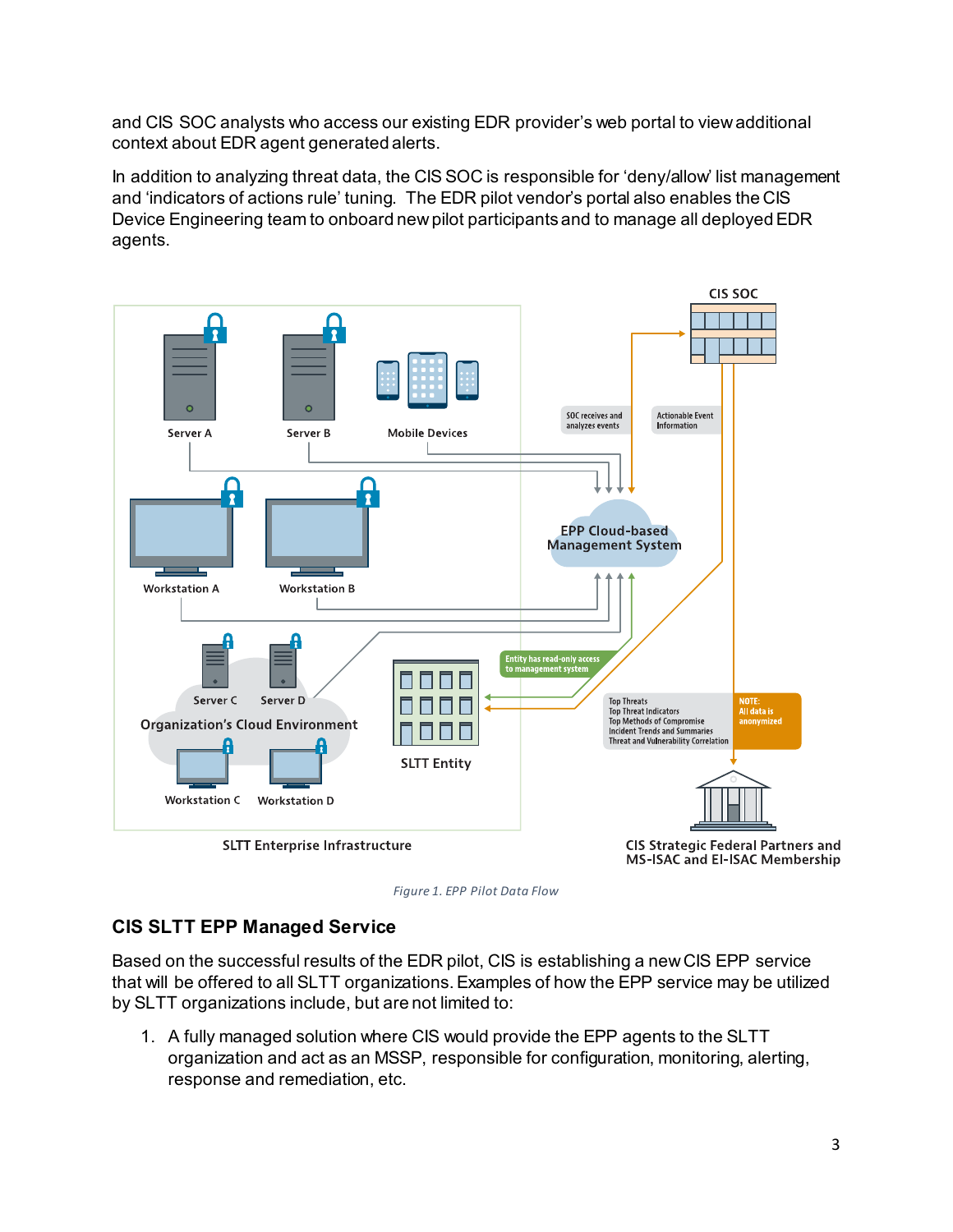- 2. A partially managed solution where SLTTs may bring their existing EDR, NGAV, or EPP solution to CIS to manage and our SOC to monitor. This may include SLTTs managing and monitoring during regular business hours and CIS monitoring after hours.
- 3. A shared model for more mature organizations where both SLTTs and CIS can access the EPP portal for investigations and data queries.

SLTT organizations vary in size, scope, complexity, and variety of endpoint devices. The maturity of SLTT organizations to manage, protect, and monitor their network and endpoint devices ranges from limited capabilities to highly mature. CIS may offer and support multiple EPP solutions in order to accommodate SLTT organization's technical requirements and affordability constraints. We desire that each vendor respond to this RFI by explaining how their products satisfy the scope of the EPP requirements. If there are changes to the CIS SLTT managed EPP service offerings described above that we should consider, please provide information on that service offering.

Most of the EPP products and services will be purchased by SLTT members under the CIS Partner Paid program<sup>[1](#page-3-0)</sup> to enable SLTT organizations to purchase products and services support using their funds. This concept is similar to another current CIS Partner Paid capability which is the Albert Intrusion Detection System (IDS) system that is managed and monitored by the CIS SOC. CIS expects Congressional funding for some initial portions of the SLTT EPP. The threat telemetry data from all selected CIS EPP vendor offerings will be integrated into the CIS SOC using a similar architecture used during the EPP pilot as portrayed in Figure 1 and the associated CONOPS.

# **Request for Information for SLTT EPP Program.**

CIS intends to issue a Request for Proposal (RFP) leading to the award of multiple contracts to provide EPP software and a CIS SLTT EPP MSSP offering for SLTT government organizations.

This RFI is part of CIS's market research to determine the product and service capabilities of potential EPP commercial sources, as well as the details of planned future technical capabilities of your EPP solution. Your responses will be used to finalize the requirements for the CIS EPP RFP. This RFI will also be the basis for the selection of the vendors that will be issued a RFP for a 5-year EPP contract on behalf of SLTT government entities. These EPP capabilities will be integrated into the CIS SOC that currently supports MS-ISAC and EI-ISAC organizations and monitors security devices providing IDS, secure DNS, and EPP services supporting U.S. SLTT government organizations. The EPP capability may be installed, managed, and monitored on millions of SLTT endpoint devices.

The three attachments to this RFI provide the following:

l

Attachment 1. Specific questions and focus areas for responses to this RFI.

Attachment 2. Draft EPP technical requirements. We are soliciting your recommended changes and the associated rationale for the proposed changes.

Attachment 3. Information about the Planned EPP Demonstration in Response to the RFP.

<span id="page-3-0"></span> $1$  The Partner Paid program provides an opportunity for SLTT organizations to purchase products and services beyond the quantity funded by Congress. As an example, almost 800 'Albert' IDS systems and supporting monitoring are currently deployed to SLTTs. Approximately 200 of these are funded by Federal funds.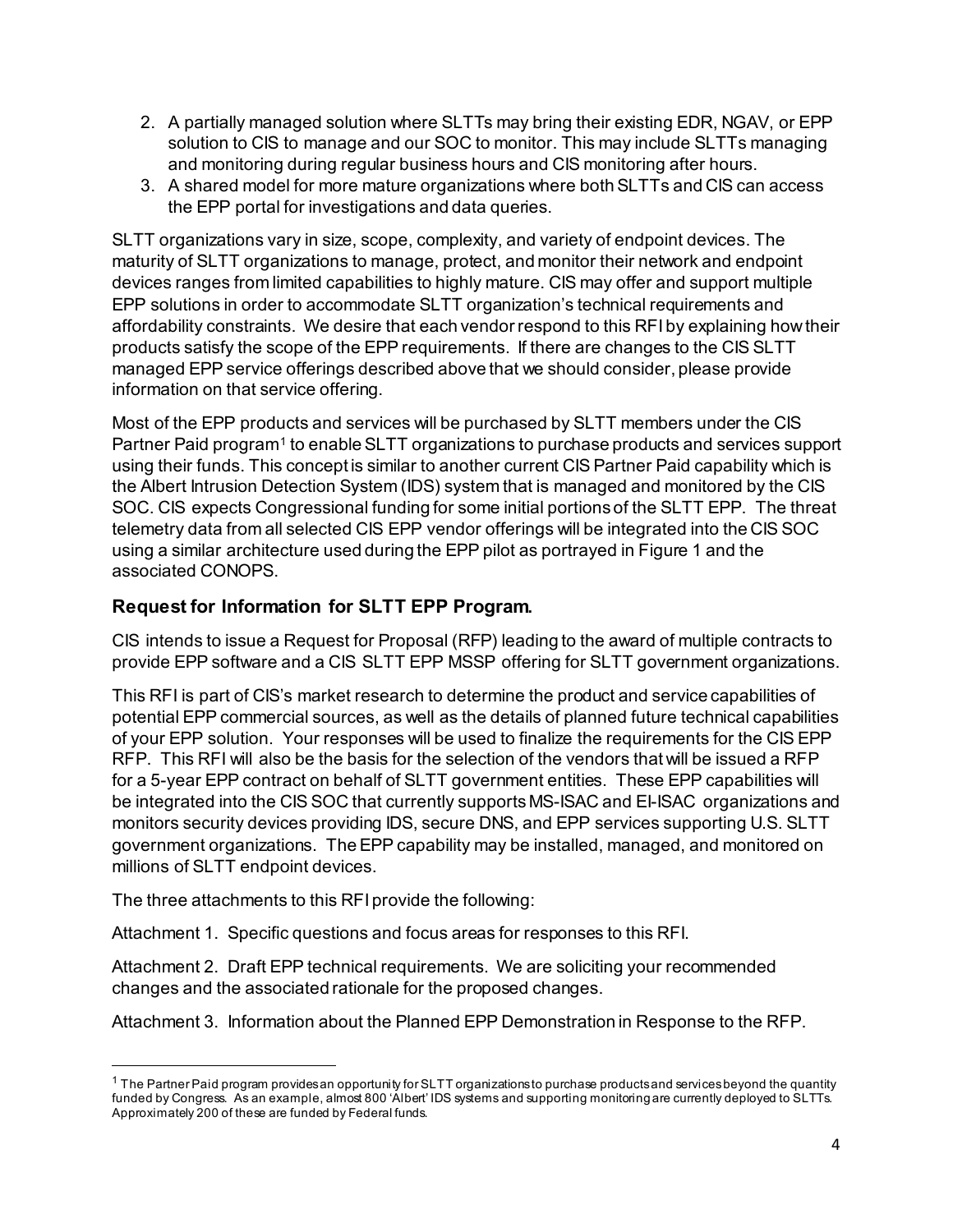**Interested parties should submit the RFI response materials identified below via email to Christina.Hilts@cisecurity.org by 2:00 PM EST on 19 March 2021.**

- 1. Company Information.
	- a. Company name, address, telephone number, fax number
	- b. Point of contact for your contracting officer and EPP project manager (name, title, email address, and phone number).
- 2. Requested information:
	- a. Responses to specific questions and focus areas for responses to the RFI (attachment 1). Responses are limited to a maximum of 15 single-spaced pages.
	- b. Vendor comments on the Draft Technical Requirements (attachment 2) and Planned EPP Demonstration in Response to the RFP (Attachment 3). We are soliciting recommended changes and the associated rationale.
	- c. An EPP capabilities package that is brief and concise. The capabilities package should clearly present evidence the interested party is fully capable of providing the required capability and may contain any information that the interested party deems relevant.
	- d. Additional attachments may be provided but should be relevant information.

Key dates in the schedule are below:

| Scheduled event                            | <b>Date</b> |
|--------------------------------------------|-------------|
| RFI issued                                 | 2/22/2021   |
| CIS Presentation to Vendors at 2:00 PM EST | 3/2/2021    |
| Vendor RFI Response Due by 2:00 PM EST     | 3/19/2021   |

At 2:00PM EST on 2 March 2021, CIS will conduct a virtual RFI session with vendors. During this session, CIS will make a presentation addressing CIS objectives, the EPP CONOPS, information about our SLTT customer base, the CIS business model, and additional information about the RFI. We will also address vendor questions that can be submitted via the chat functionality within WebEx or email. CIS will participate in a dialog with vendor participants. CIS leadership and key personnel will participate in this session. CIS will schedule and establish this WebEx video teleconference. Vendors interested in participating must submit their contact information via email to Christina.Hilts@cisecurity.org by 2:00 PM EST on 1 March 2021.

If further information/clarification is needed, please contact Ms. Christina Hilts, CIS Director of Procurement, M: 518.526.3937[, Christina.Hilts@cisecurity.org](mailto:Christina.Hilts@cisecurity.org).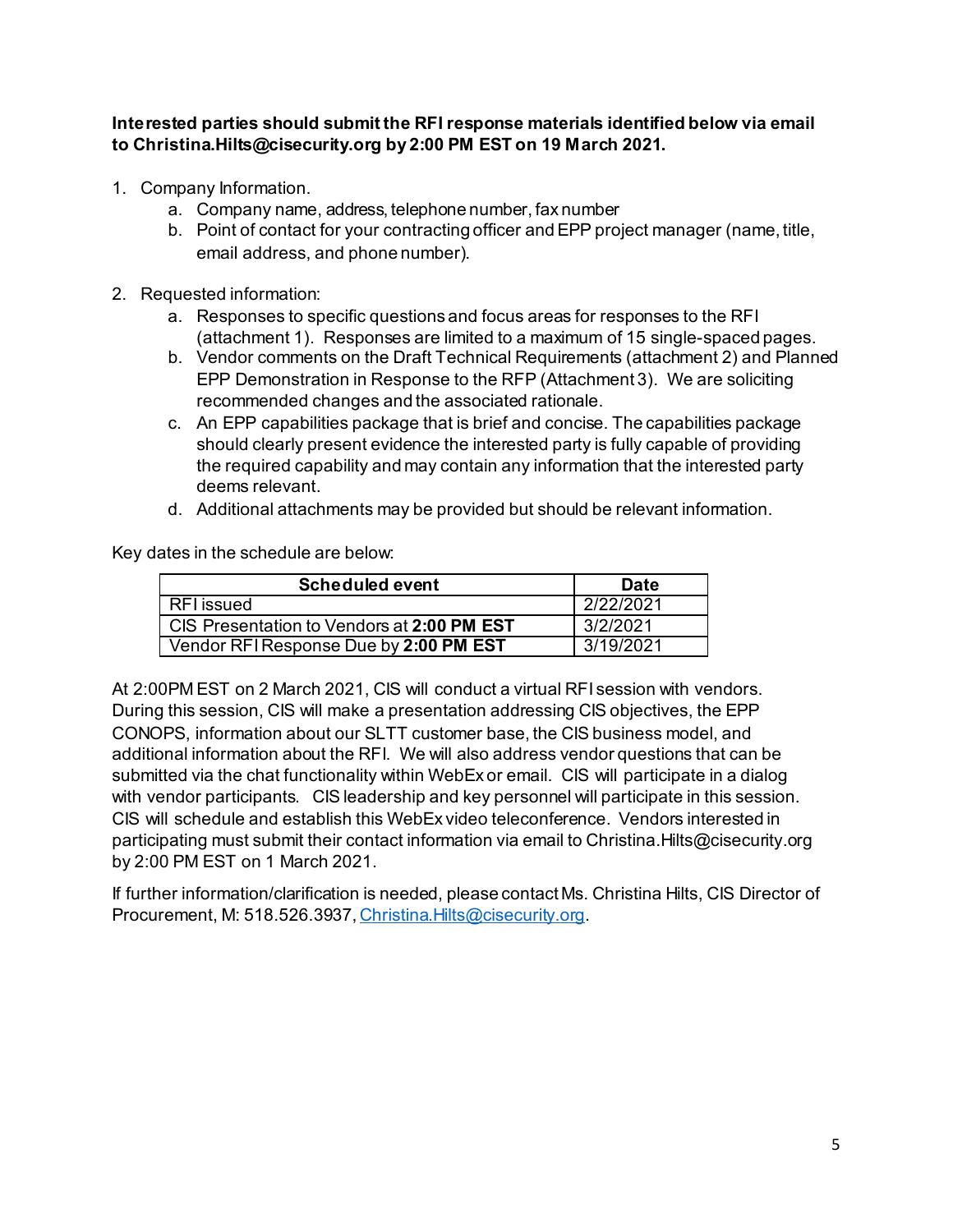## **ATTACHMENT 1**

# **SPECIFIC QUESTIONS AND FOCUS AREAS FOR RESPONSES TO THIS RFI**

The CIS objective for this RFI is to perform market research to better understand the current market and your plans for the future. CIS wants to avoid causing unnecessary creation of new materials when your existing materials/formats will adequately address the questions. It is acceptable for you to provide existing materials to address the questions and just provide a reference to the material in your response for the related question. If several questions are better addressed in a single consolidated response, it is acceptable to do so. You may also provide additional information beyond the items of CIS interest below. If you don't believe it is necessary to address certain questions because it is addressed in the aggregate of the materials you are providing, please note this.

- 1. **Strengths**. Describe the major strengths of your EPP solution that distinguish your solution in detecting and preventing known and unknown malicious attacks from your competitors.
- 2. Technology Roadmap. Describe major improvements, innovations, or substantive changes planned for your EPP product during the next 24 months. CIS is willing to sign an NDA to ensure appropriate protection of proprietary information if requested.

### 3. **Deployment.**

- a. Describe two customer operational implementations of your EPP solution that are of comparable size, scope, and complexity as the SLTT community described within this document. Specifically:
	- i. One for an SLTT or Federal Government customer with the centralized EPP capability deployed within in a FedRAMP moderate or higher cloud environment.
	- ii. One with an operations concept similar to that of CIS operating as your customer and serving as an MSSP, deploying and managing EPP for a federation of distinct small, medium, and large organizations.
- b. Describe how your solution allows for a federated/hierarchical organization model for use with the variety of SLTT organizations (e.g., in terms of size, scope, complexity, funding) supported by CIS. For example, if a state government wishes to deploy your solution to a variety of agencies, with different use cases and risk levels for agencies.

### 4. **Out of the box integrations and Applications Program Interfaces (API).**

- a. Describe what operating systems your product supports natively.
- b. Describe the capability of your EPP solution to easily integrate with other security and operations tools (e.g., SIEM, SOAR, email gateways, other EPPs, sandboxes, network defense tools, etc.). The description should include the current state of compatibility, technology used, protocols offered, and the maturity of APIs.
- c. Describe the capability to fully manage the administration, configuration, and deployment of the EPP capability at both the multi-organization and individual organization level. Discuss the complexity of deployment and uninstall of your EPP product.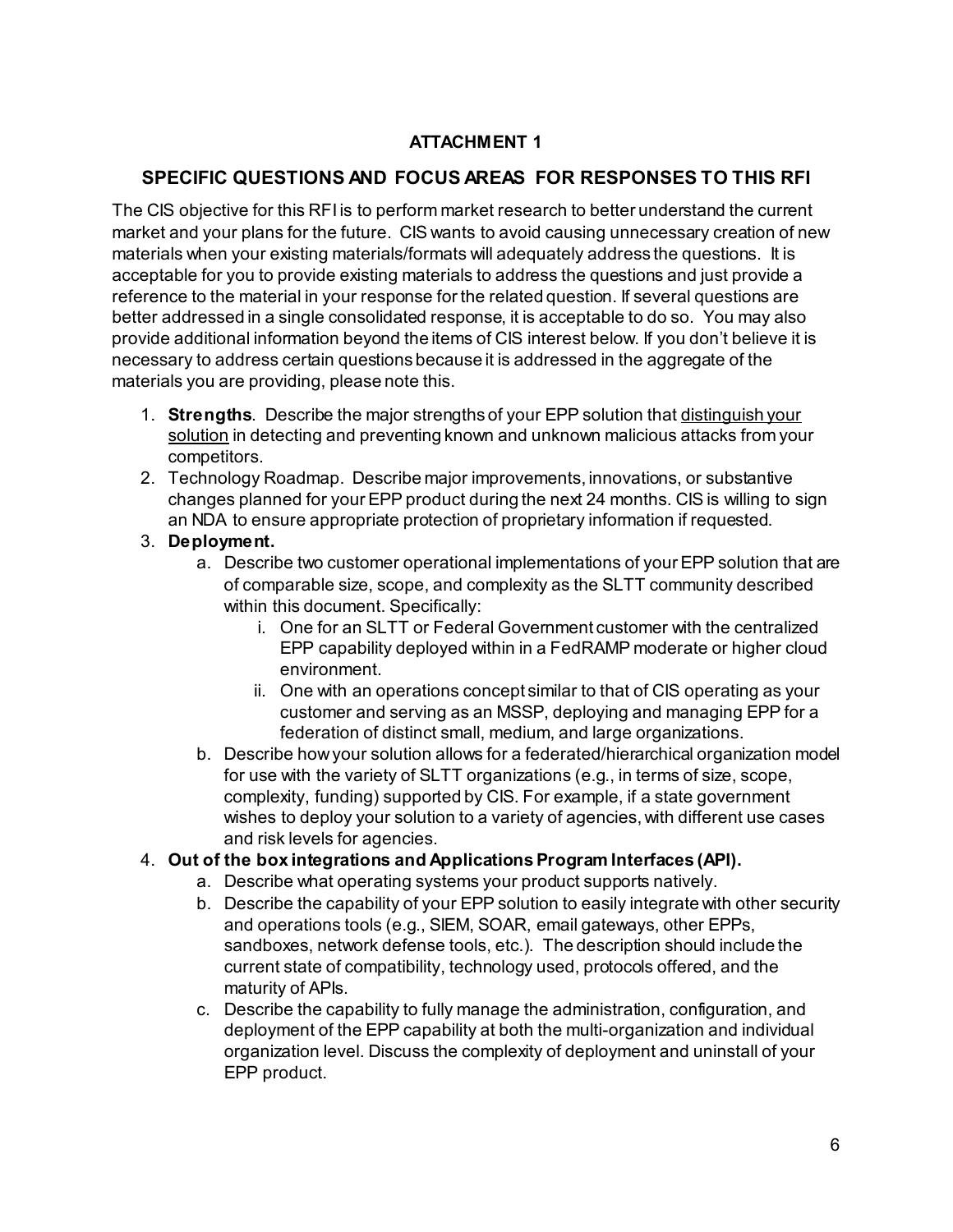- 5. **Cost**. Cost is the most important factor to many SLTT organizations. CIS has over 10,000 MS/EI-SAC members that represent SLTT organizations using over 14 million endpoints. These organizations range from having no EPP capability to mature implementations. The CIS goal is to provide a range of coverage for all SLTT organizations that is optimized for their level of risk and available funding.
	- a. Describe your business model and pricing structure:
		- i. In particular, CIS is interested in the ability to offer varying level of EPP capabilities at different price points for SLTTs based upon their level of risk and budget. Provide information on capability or module based pricing, if any.
		- ii. Describe pricing in the context of CIS acting as an MSSP with your EPP product.
		- iii. Describe any changes in pricing based on the number of deployed endpoints (e.g., tiered pricing models).
- 6. **MITRE's ATT&CK Matrix.** Describe how the MITRE ATT&CK Framework can be used with your EPP solution**.** Also**,** provide the percentage of threat techniques as defined by MITRE's ATT&CK Matrix for Enterprise and ATT&CK Matrix for Mobile that your EPP solution detects and what percentage are prevented (blocked).

### 7. **Support/Training**.

- a. Describe your company's recommended support services that should be included in the EPP contract with CIS (e.g., training, deployment support, level 1 and 2 technical support, onsite or virtual technical support to CIS SOC).
- b. Describe the training that is available and recommended to understand and work with your EPP solution to ensure that CIS and SLTT security operators have the required skills to put the capability to proper use.
- c. Confirm your ability to provide training and technical support using only U.S based U.S. citizens.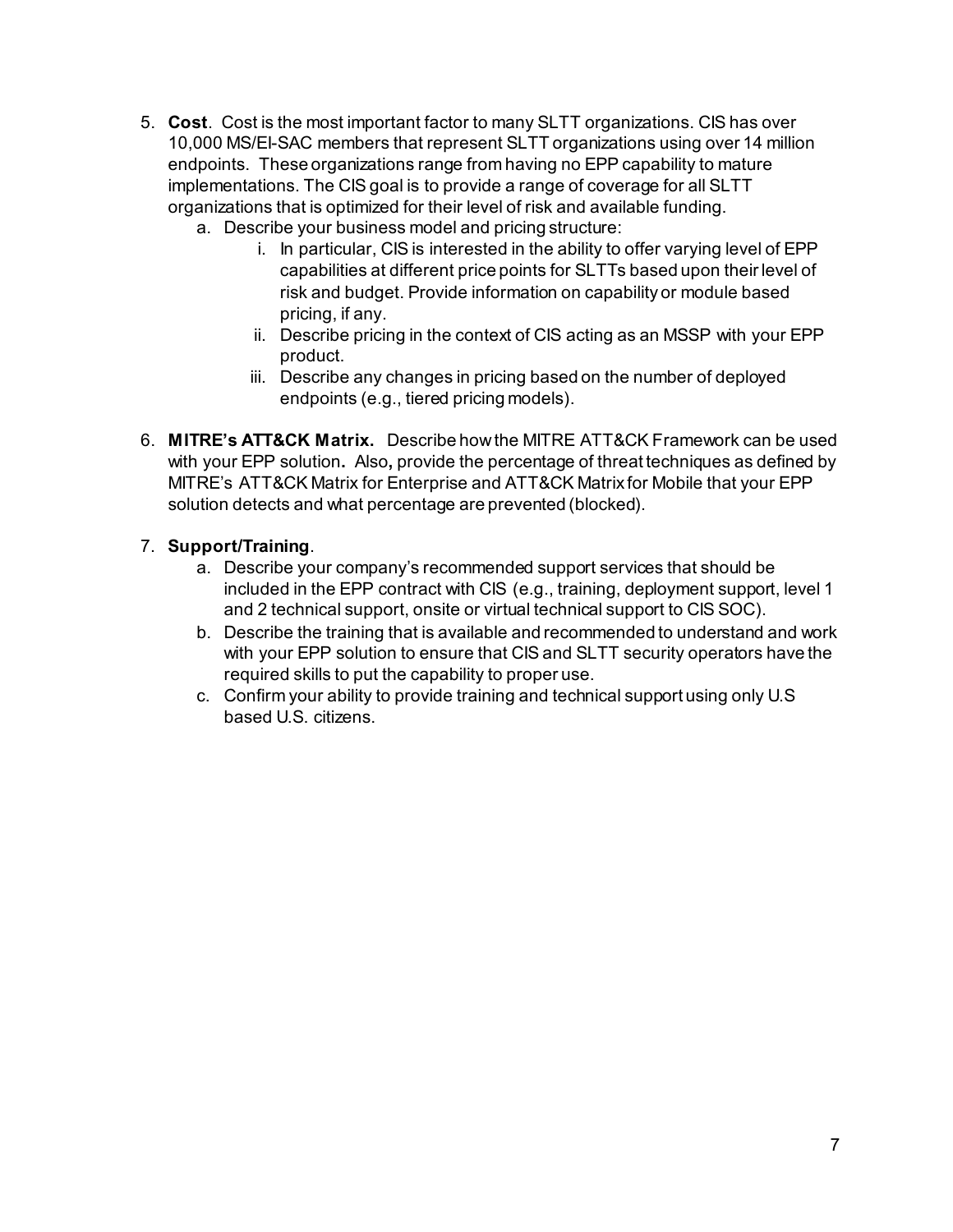# **ATTACHMENT 2**

# **DRAFT EPP TECHNICAL REQUIREMENTS**

The CIS preliminary EPP technical requirements are stated below. We are soliciting your recommended changes and associated rationale.

**Please do not address each requirement**. You should only address areas such as those below:

- Requirements that need to be clarified or changed. Please provide the recommended change and associated rationale.
- Identify any requirements that as stated your solution can not fully meet. Please provide recommended changes and the rationale.
- Unnecessary requirements that should be deleted or that should be optional.
- Provide any insights that would be useful for CIS to consider in the RFP.

### 1. **Mandatory EPP Product Requirements**

- a. EPP agents deployed on endpoints to be centrally monitored and managed by CIS as an MSSP.
- b. EPP capabilities to include the detection and blocking of both known (signaturebased) and unknown (behavior-based) threats on an endpoint in addition to detailed host visibility and statistics.
- c. Ability to deliver host-based threat detection capability to endpoints, regardless of device type or the location of the SLTT endpoint (e.g., cloud, on-premise or remote employee system, desktop, laptop, or mobile tablet/handheld device). The types of operating systems that shall be supported are Windows, Linux, and Mac OS operating systems. Mobile devices (i.e., iOS, Android) will be supported as well.
- d. Ability to manually quarantine compromised systems remotely to prevent further system compromise and/or attacker lateral movement, while still allowing an administrator to take remediation actions.
- e. Capability to detect and block unknown security threats (e.g., new malware, malware variants, or malicious threat actors interacting with compromised systems).
- f. Capability that includes signatureless protection and use of behavioral-based methods that use Machine Learning and/or Artificial Intelligence learned algometric models for threat detection and blocking.
- g. Capability of the EPP agent to gather and retain gathered endpoint activity metadata in a CIS specified centralized storage location for later examination.
- h. Capability of the EPP agent to retain all the metadata collected (e.g., a broad range of event metadata types such as event logs, process and thread callbacks, file system and process instantiations, and network connections).
- i. Capability to send captured EPP log data to a CIS specified log collection platform in a standard log format such as syslog, CSV, or JSON.
- j. Capability to use "zero touch" provisioning to rapidly implement the EPP agents on SLTT organizational devices. Installing, configuring, and operationalizing many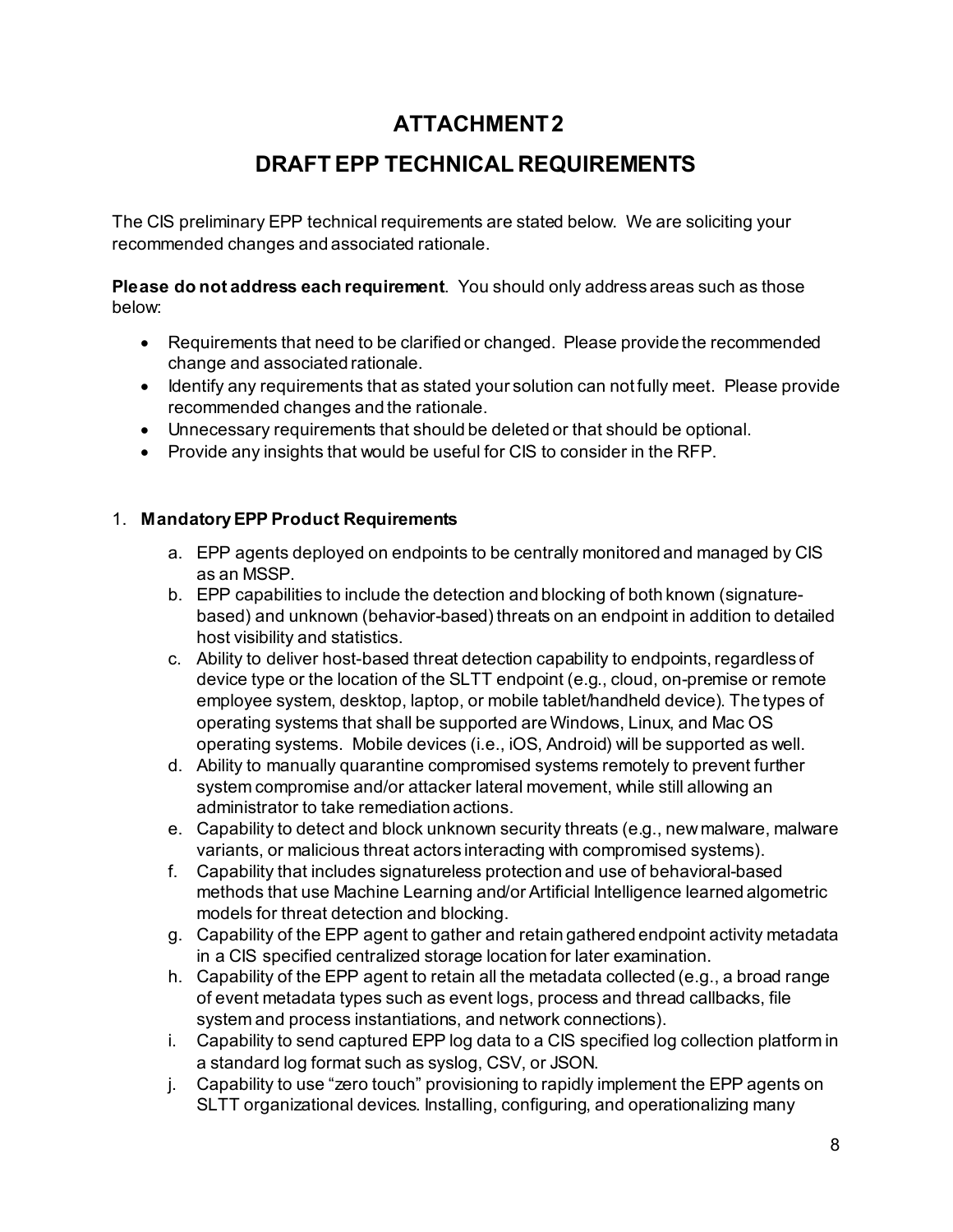locations must be accomplished in a short period of time. Specifically, this should happen in hours, not days or weeks.

- k. Capability to uninstall all vendor EPP related components rapidly from SLTT organization endpoints. This agent removal must support many locations.
- l. Minimal system performance overhead on endpoint devices during initial installation, daily use, and uninstall (e.g., CPU overhead does not affect end-user productivity and no compatibility issues with other applications installed on endpoints).
- m. Capability to provide federated controls for the purposes of limiting or granting access to SLTT EPP data (e.g., alerts, event data, and forensics) within a multi-level hierarchical structure that is controlled by CIS.
- n. Ability to customize configurations for individual CIS customers' environments without affecting global configurations.
- o. Capability for CIS and SLTT organizations to perform ad hoc queries on the EPP data being captured for their respective organizations.
	- i. The EPP capability should be able to capture, store, index, and correlate realtime endpoint data in a searchable repository from which CIS can generate ad-hoc reports, alerts, dashboards, and visualizations for any specific SLTT organization, organizational subcomponent, a combination of CIS specified organizations, or all SLTT CIS supported organizations.
	- ii. CIS desires at least 30 days of storage (e.g., for alerts and associated device logs). If provided as part of a cloud SaaS solution. Tiered pricing should be proposed (e.g.,14 days, 30 days, 60 days, and 180 days based on best commercial practices).
- p. Capability of the proposed solution to align malicious activity detections with the MITRE Adversarial Tactics, Techniques, and Common Knowledge (ATT&CK) framework and classify detected attacks based on the techniques described there. These include ATT&CK Matrix for Enterprise and ATT&CK Matrix for Mobile.
- q. Allow for the EPP capability to be monitored by the SLTT organization leveraging the service in addition to the monitoring and management provided by CIS (see figure 1 and associated description).
- r. Capability of the EPP tool to easily integrate with other security and operations tools, such as a SIEM, SOAR, additional EPPs, and network sandboxes. This includes access via mature product APIs to allow CIS applications, as well as other COTS products, and access to the EPP-generated data and EPP security events.
- s. Availability of all commercially released fixes, updates, and upgrades for the proposed EPP product capability.
- t. Capability for an administrator to request that an arbitrary file, process memory image or full-system memory image be uploaded on demand to a centralized location for the purposes of later analysis.
- u. Ability to fully manage the administration, configuration, and deployment of the EPP capability at both the global and individual organization level from onboarding origin to operational monitoring through mature product APIs.
- v. A way to enforce a limit on the total number of EPP endpoint agents for individual organizations within the CIS EPP program. This would be used when an organization has purchased fewer licenses or subscriptions than their total population of endpoints to avoid exceeding the limit imposed on usage.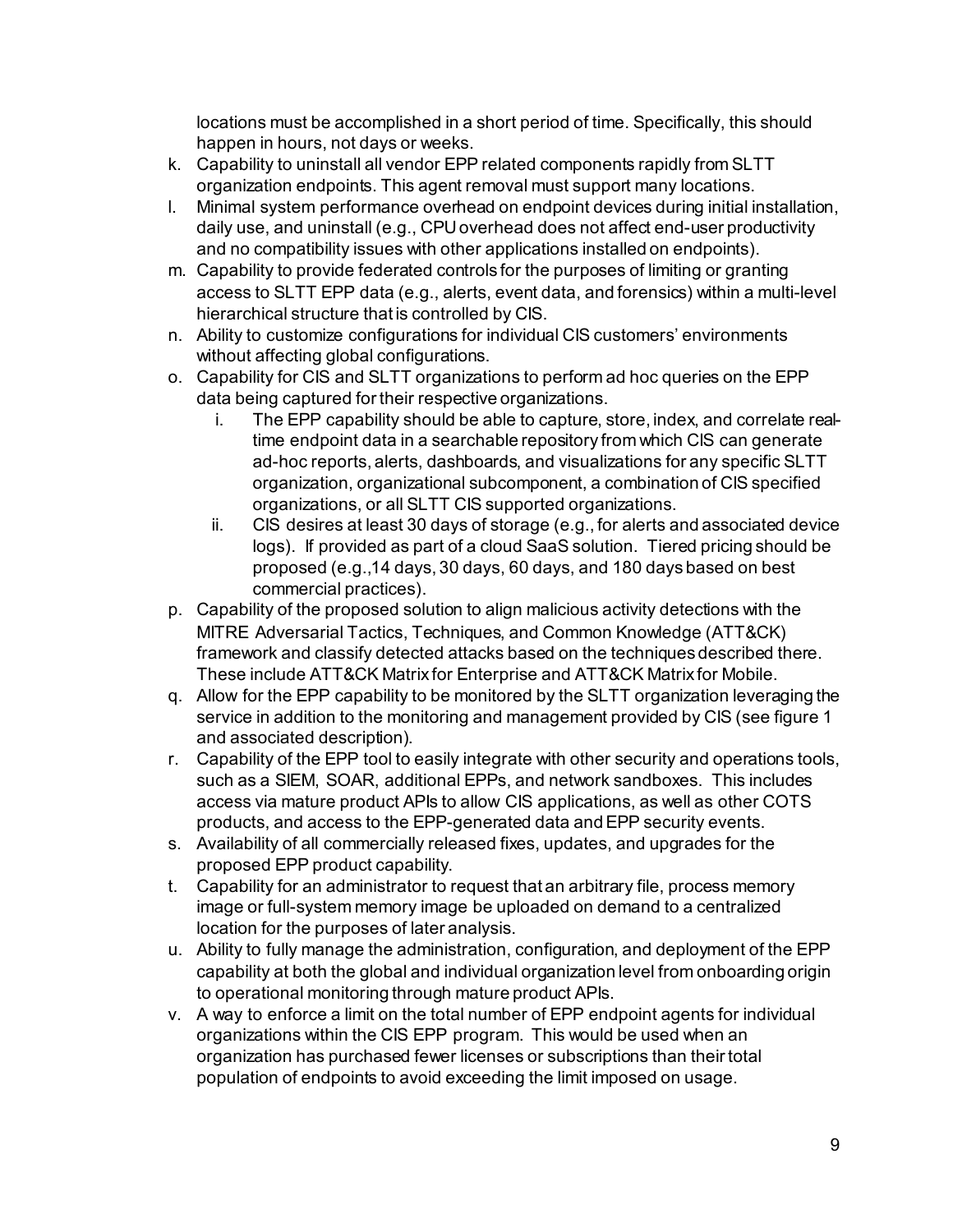- w. Capability to be installed and then operate simultaneously in either Primary (Active) or Secondary (Passive) mode with widely available COTS antivirus software from other vendors currently used by SLTT organizations.
- x. AWS or Azure GovCloud instances of the platform must be available.
- y. Capability to automatically consume custom indicators of compromise or malicious behavioral patterns for the purposes of malicious activity detection.
- z. At least 30 days of storage (e.g., for alerts and associated device logs).

### 2. **Desired EPP Product Features**

- a. STIX/TAXII and/or MISP protocols integration or another industry standard for threat intelligence sharing.
- b. Not require a reboot of endpoint devices after installation or removal of the endpoint agent or for periodic commercially released updates and upgrades.
- c. Use of machine learning and artificial intelligence capabilities to enhance detection of threats.
- d. A "device control" component for controlling and monitoring the external devices connected to a monitored endpoint.
- e. A real time response capability to allow Cyber Incident Response Team (CIRT) members to conduct live investigations into machines that are potentially compromised by malicious actors.
- f. API access to intelligence feeds based on the vendor's global threat knowledge.
- g. Additional tools that empower proactive threat hunting activities across the monitored endpoints.
- h. Asset inventory and patch management capabilities.
- i. FedRAMP moderate or higher compliant infrastructure.
- j. Web filtering.
- k. Host firewall.
- 3. **Mandatory Antivirus Requirements if Offerors EPP capability requires use of the Offeror's Antivirus solution.** There are several different Antivirus products in use across the SLTT organizations. If the proposed EPP capability requires the Offeror's Antivirus capability, the following requirements apply.
	- a. Ability for vendor's Antivirus capability for SLTT endpoints to be centrally monitored and managed by CIS.
	- b. Capability to prevent and protect endpoints from malware, exploits, malware-free intrusions, advanced persistent threats, and other attacks.
	- c. Ability to use "zero touch" provisioning to rapidly implement the Antivirus capability on SLTT organizational devices. Installing and operationalizing many locations must be able to be accomplished in a short period of time (hours versus days and weeks).
	- d. Capability to be installed and then operate simultaneously in either Primary (Active) or Secondary (Passive) mode with widely available COTS Antivirus software from other vendors that is currently used by SLTT organizations. If the SLTT organization requires continued use of their current Antivirus capability, CIS plans to offer the EPP solution with two options to detect and alert anomalous behavior. However, the vendors proposed costs and acceptability of the proposed options to SLTT organizations may result in changes to the options below: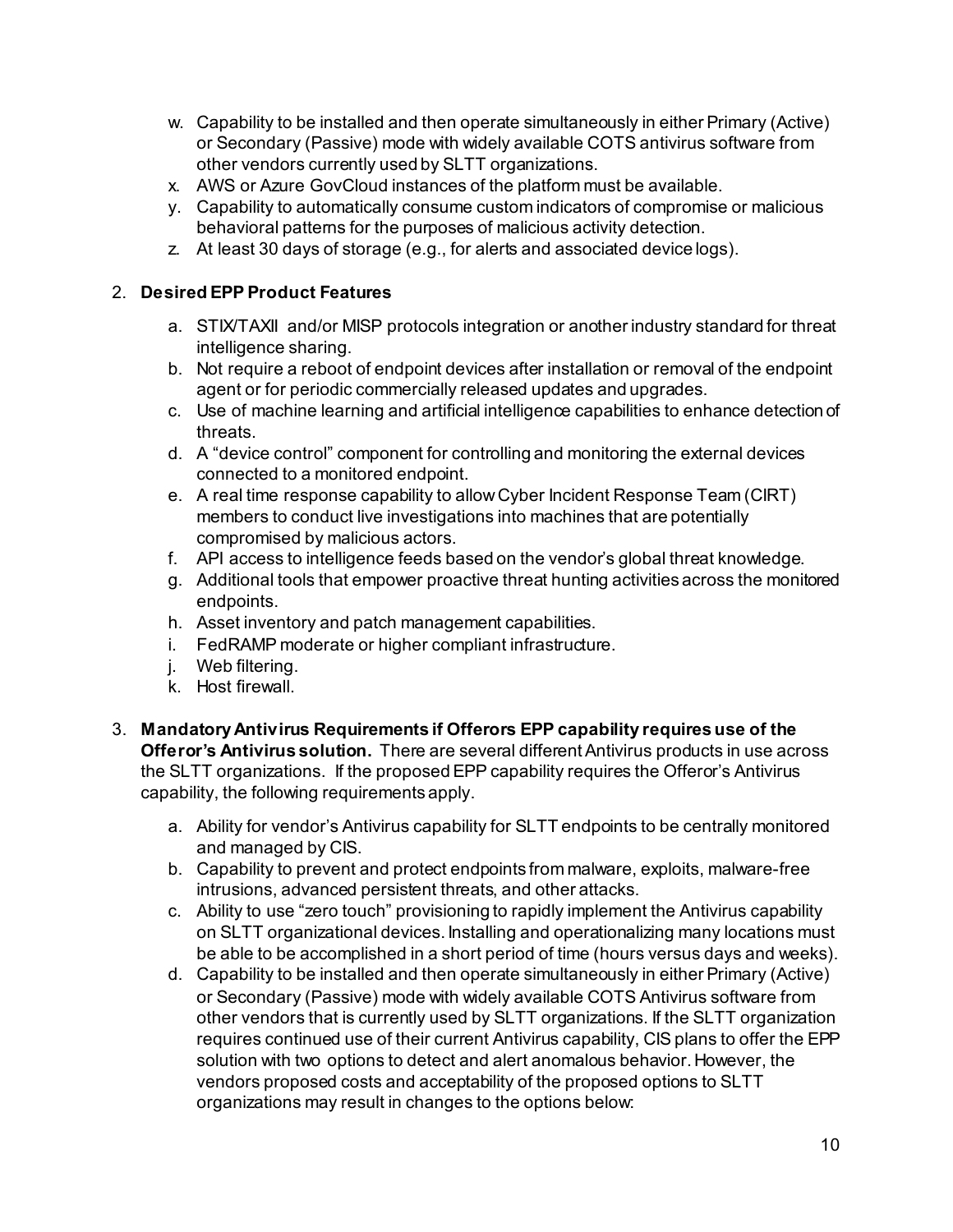- i. Option 1: The EPP vendor's Antivirus solution operating in Primary (active) mode with the SLTT's organizations current Antivirus solution operating in a Secondary (Passive) mode; or
- ii. Option 2: The EPP vendor's Antivirus solution operating in Secondary (passive) mode to detect and alert anomalous behavior, as a value-added capability, to augment the SLTT's organizations current Antivirus solution operating in a Primary (Active) mode.
- e. Minimal system performance overhead on endpoint devices during initial installation, daily use, and uninstall (e.g., CPU overhead does not affect end-user productivity and no compatibility issues with other applications installed on endpoints).
- f. Capability to automatically uninstall a competitor's well-known COTS Antivirus or EPP software on specified SLTT endpoints.
- g. Capability to automatically uninstall the proposed Antivirus capability from specified endpoints without adversely affecting the endpoint, other endpoint applications or end-user experience.
- h. Capability to disable the existing Antivirus capability on the endpoint, or re-enable and reconfigure the existing Antivirus to run as the secondary Antivirus solution and the proposed Antivirus solution to operate as the primary Antivirus capability.
- i. Ability to fully manage the administrative, configuration, and deployment of Antivirus at both the global and individual organization level from onboarding origin to operational monitoring through mature product APIs.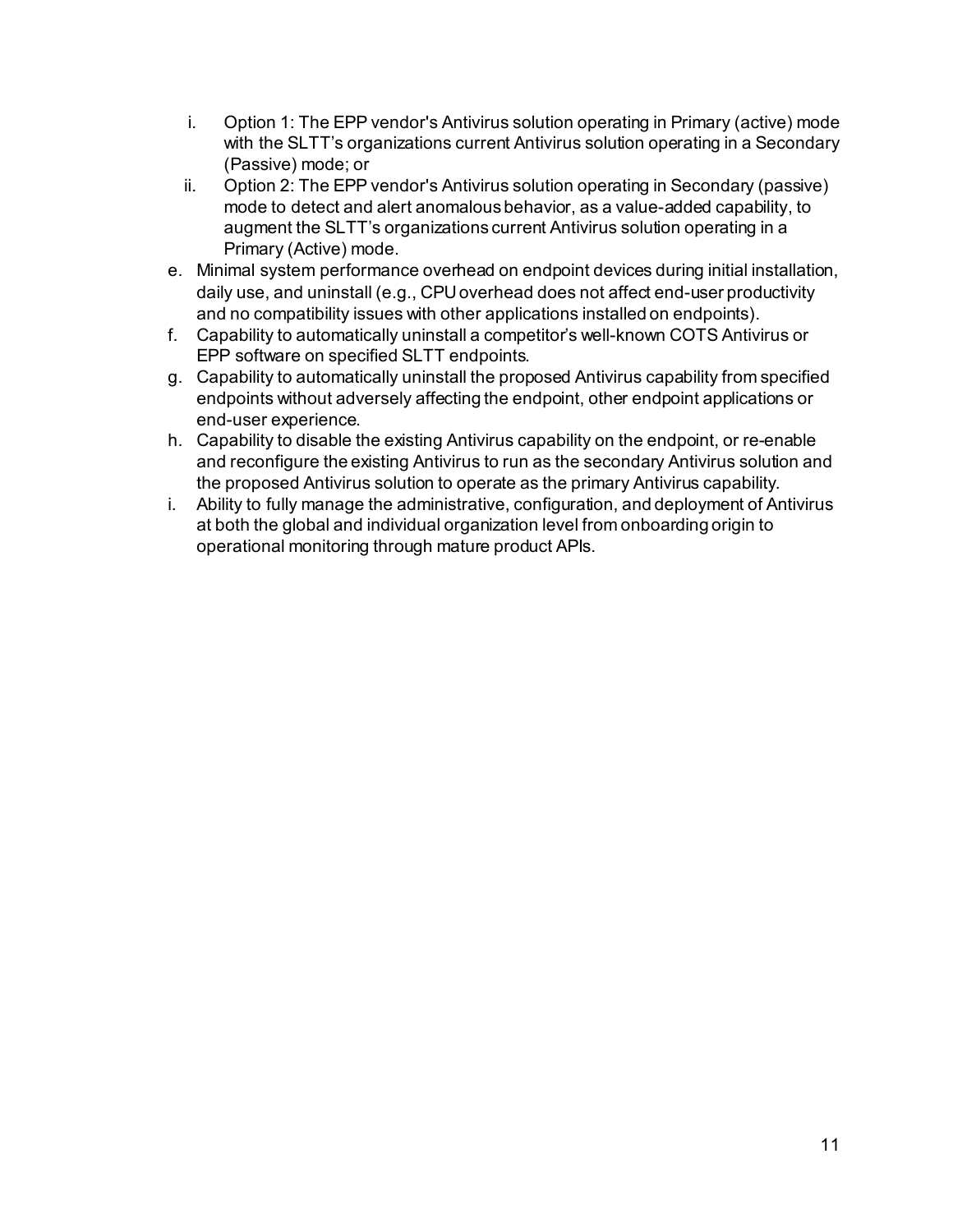# **ATTACHMENT 3**

# **Planned EPP Demonstration in Response to the RFP**

As part of the final RFP, CIS will request a demonstration from the offerors. The WebEx video teleconference will be setup by CIS for a 90-minute demonstration followed by up to a 90 minute CIS question and answer session. The instructions below apply to that demonstration. If you have comments, suggestions, or questions about the demonstration instructions, please include them in your RFI response.

- 1. Start with no more than twelve presentation slides to discuss the following features of your EPP solution to meet the Draft EPP Technical Requirements:
	- a. The EPP product name and any additional products and/or purchases required to demonstrate the CIS EPP requirements stated in the CIS RFI and the demonstration tasks below in paragraph 2.
	- b. Show the architecture of the solution. For example:
		- i. What is the relationship between the management consoles, agents, databases, and threat intelligence?
		- ii. Where can they be hosted?
- 2. Perform a demonstration of the following on a live management system or a representative management system:

### a. **Management**:

- i. Demonstrate how to install and uninstall the EPP capability on endpoint devices (e.g., Windows, Linux, Mac, iOS, and Android endpoints).
- ii. Demonstrate how roles-based access is implemented, how you implement end-to-end session encryption (e.g., TLSv1.3), and any integration options for multi-factor authentication.
- iii. Demonstrate capability to integrate with other security and operations tools (e.g., SIEM, and API's) .
- iv. Demonstrate information and management capabilities available to SLTT organizations.

### b. **Prevention**:

- i. Demonstrate how an administrator would find un-protected clients on the CIS-managed endpoints that do not have the proposed CIS EPP agent installed.
- ii. Show a dashboard or reporting showing the list of vulnerabilities and misconfigurations on endpoints under CIS MSSP EPP management.
- iii. Drill into the dashboard to show the options available to fix/remediate agent health issues for exposed agents and reported on the dashboard.
- iv. Show a report that outlines the configuration of the product for different groups of users. CIS needs to understand the common configuration(s) and also which users have exclusions or additional policy elements enabled. Show how conflicting rules are identified, resolved, and executed.
- v. Starting from a false positive alert, show how an administrator would properly clear the false positive alert and options to prevent similar future false positives.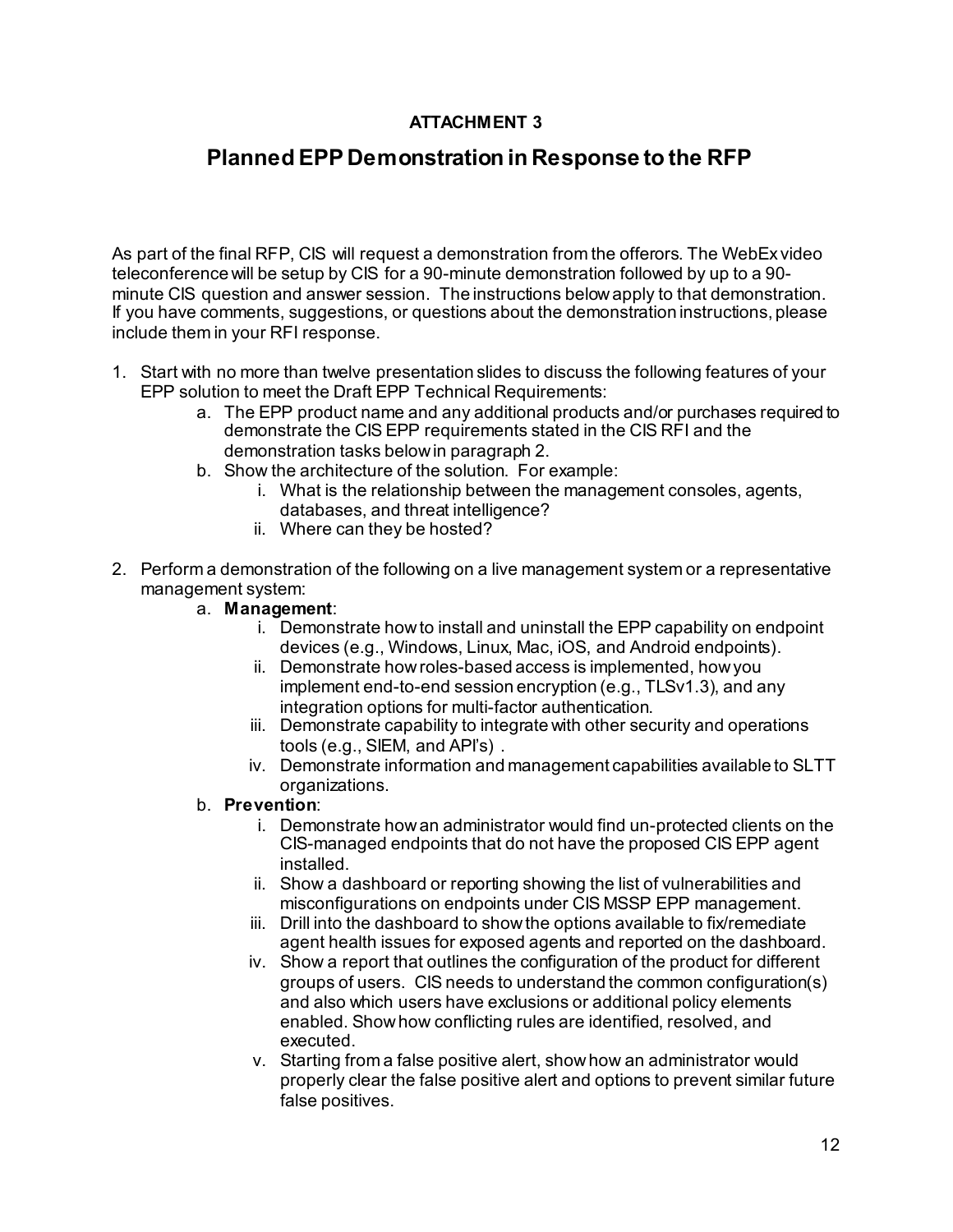- c. **Detection**:
	- i. Show how the EPP capability can automatically consume threat feeds to automate Indicator of Compromise (IOC) searching. These should not be batch updates.
	- ii. Show the incident response investigation actions for an incident in which an adversary moves across multiple devices using different attack tools.
		- 1. Starting with the dashboard incident response event queue, demonstrate how to step through available information to answer the following questions:
			- a. What is the extent of the breach?
			- b. How did the breach happen (e.g., root cause and the connection between machines)?
			- c. What did the hacker or malware do while it was active?
			- d. How do we restore the system with confidence that all traces are destroyed?
			- e. Is this a random attack, or a targeted attack, and if so what are the attacker's goals?
			- f. How do we prevent it from happening again?
	- iii. Demonstrate how PowerShell or script misuse is detected, and how 'approved' PowerShell or script use is monitored.
- d. **Hunting**:
	- i. Demonstrate a complex hunting query. Also, demonstrate automation of the query and create a rule to block the activity in the query from executing.
	- ii. Search for and show all data you have for a non-malicious process used in the last 7 days for PC, Linux, Mac, iOS, and Android endpoints. Describe how/when off-line/disconnected clients respond to the queries above (i.e., real time query vs database search).

#### e. **Response**:

- i. Show remediation action options (such as kill process, or network isolate) across multiple machines impacted by the incident.
- ii. Show any automated actions and how automation can be modified.
- f. **Other**: Show innovative features of your choice not already covered.
- 3. Perform a demonstration of the following scenarios on a live management system or a representative management system for the following CIS cybersecurity scenarios. The intent of these demonstrations is to allow CIS to better understand how your solution will help detect, mitigate, and provide insight into various cybersecurity threats affecting CIS customers. The scenarios below have been constructed based on real-world experiences and situations. For each of the scenarios, the demonstration should enable CIS to understand the following:
	- a. How your product will detect the activity identified in the scenario?
	- b. How your product will be able to mitigate the scenario?
	- c. How the CIS SOC will be notified of this activity?
	- d. What would CIS expect to see and how?
	- e. What information will be available and how will it be made available?
	- f. How could CIS add value to assist the affected entity?
	- g. From a CIS SLTT customer standpoint what would the affected entity see?